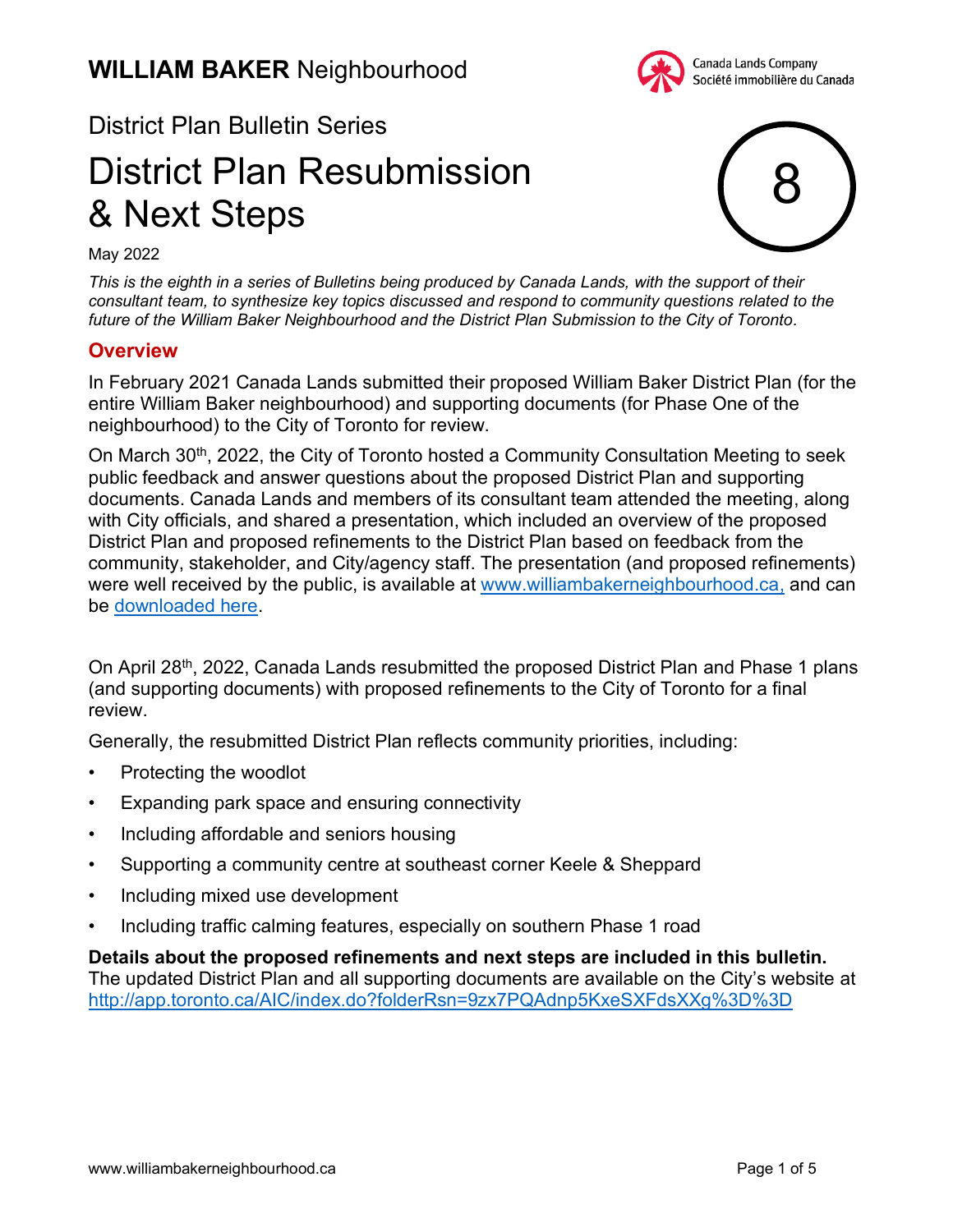

#### **Proposed Refinements**

In response to community, stakeholder and City/agency comments on the February 2021 District Plan submission, Canada Lands has proposed some key refinements to the plan to best balance the various priorities and perspectives. As noted above, these refinements were presented at the City's March 30<sup>th</sup> Community Consultation Meeting and are described below.

**1. Shifting the phasing boundary north.** Phase 1 lands are those shown below with its northern boundary depicted by the red dashed line in the diagrams below. The diagram on the right shows the proposed shift of the boundary line north. This refinement would allow the entire woodlot and ecological park to be dedicated to the City through the Phase 1 approvals.

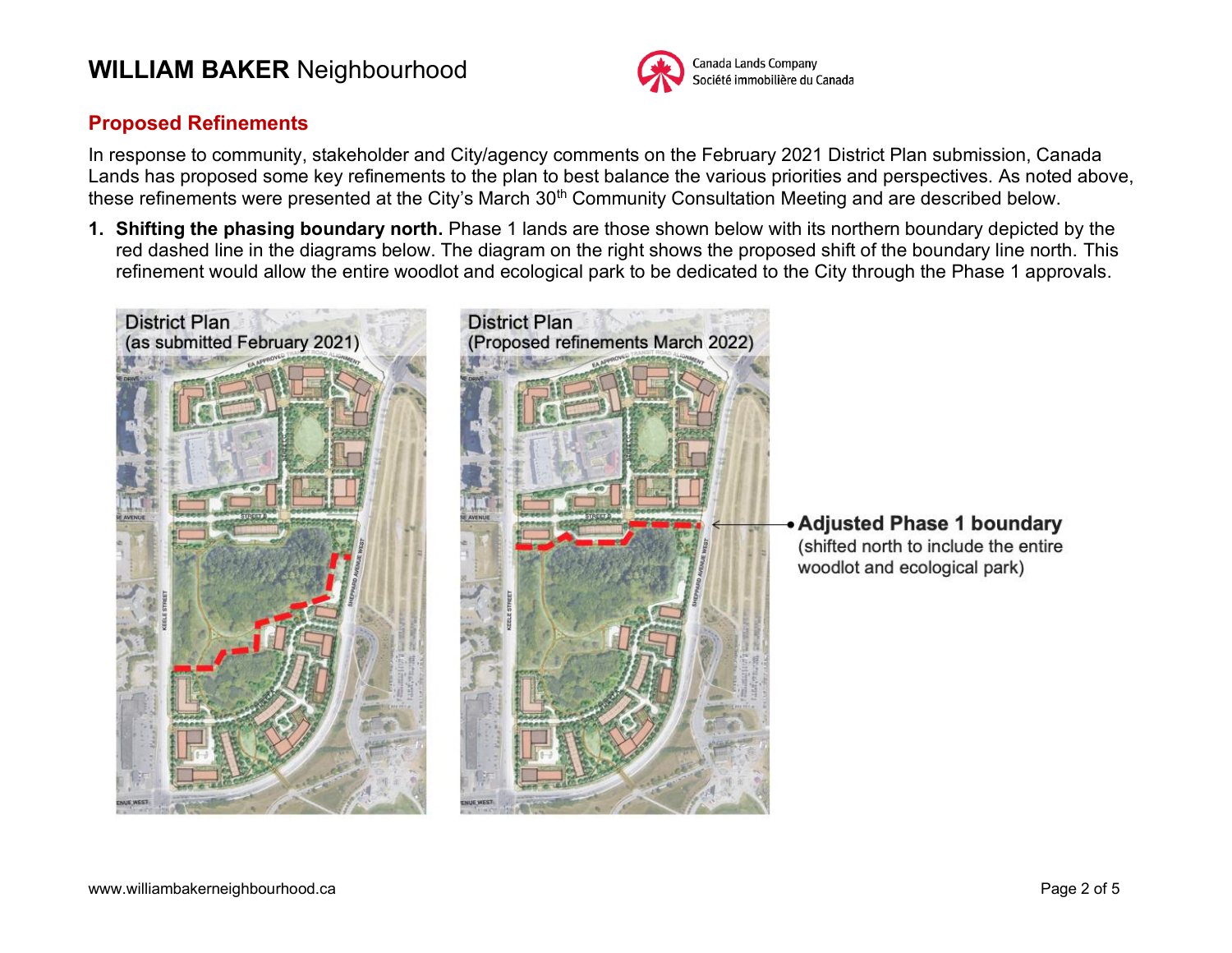

**2. Development blocks adjacent to the woodlot proposed to be removed and changed to parkland.** This proposed refinement results in the density (buildings) originally planned for the blocks adjacent to the woodlot (#2, 4 & 5) to be added to the blocks along Sheppard Ave W (#1 & 3 in the Phase 1 lands).

The overall proposed density for the William Baker Neighbourhood will remain the same and aligned with the City of Toronto's Downsview Area Secondary Plan.



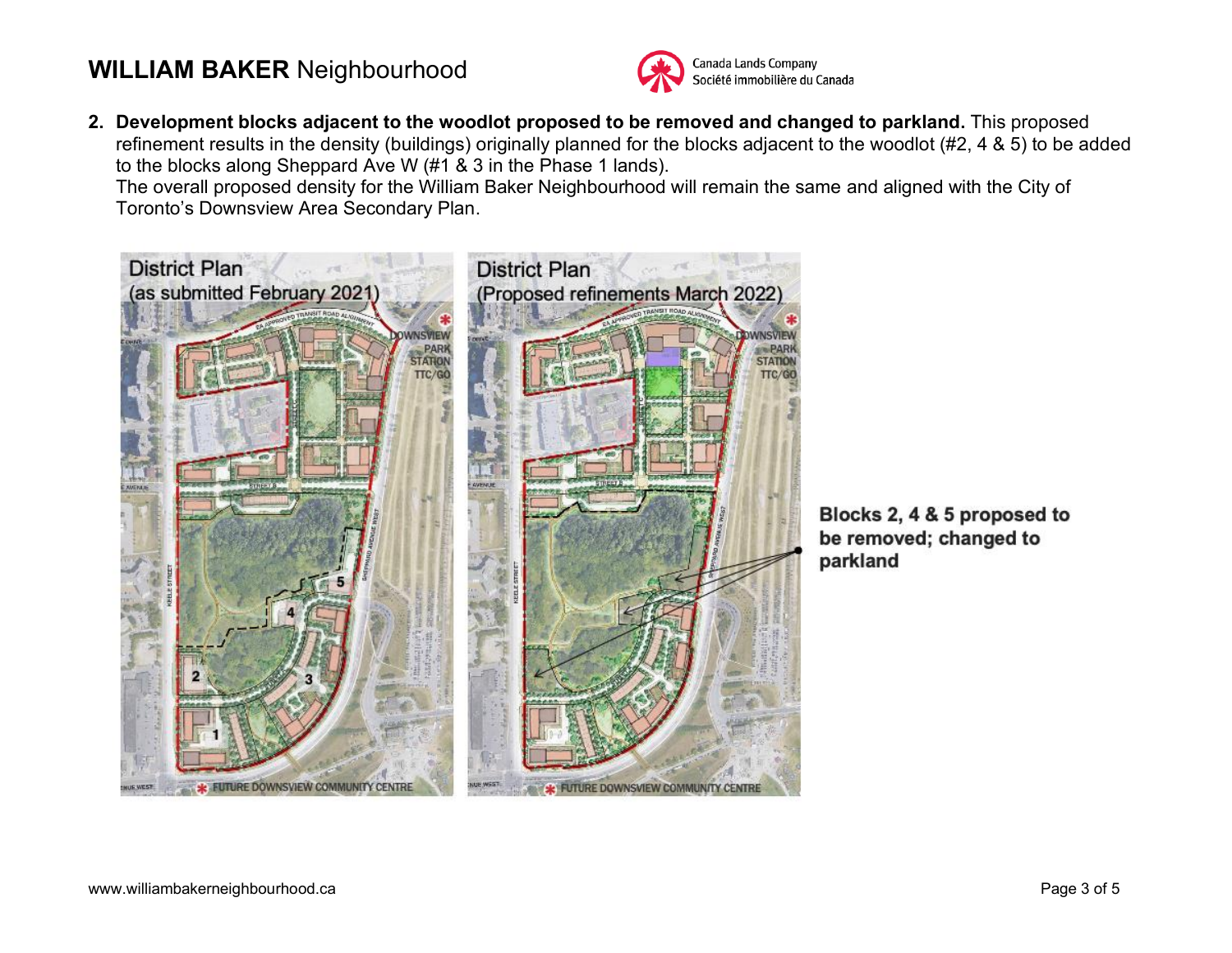

**3. Plan has been refined to accommodate the potential addition of a Toronto Catholic District School Board (TCDSB) elementary school**. Canada Lands is currently having discussions with the TCDSB about the possibility of locating an elementary school in the northern portion of the William Baker lands near the proposed northern park. A final decision will be made later in the process as plans for future phase(s) are developed.



**Potential TCDSB** elementary school added